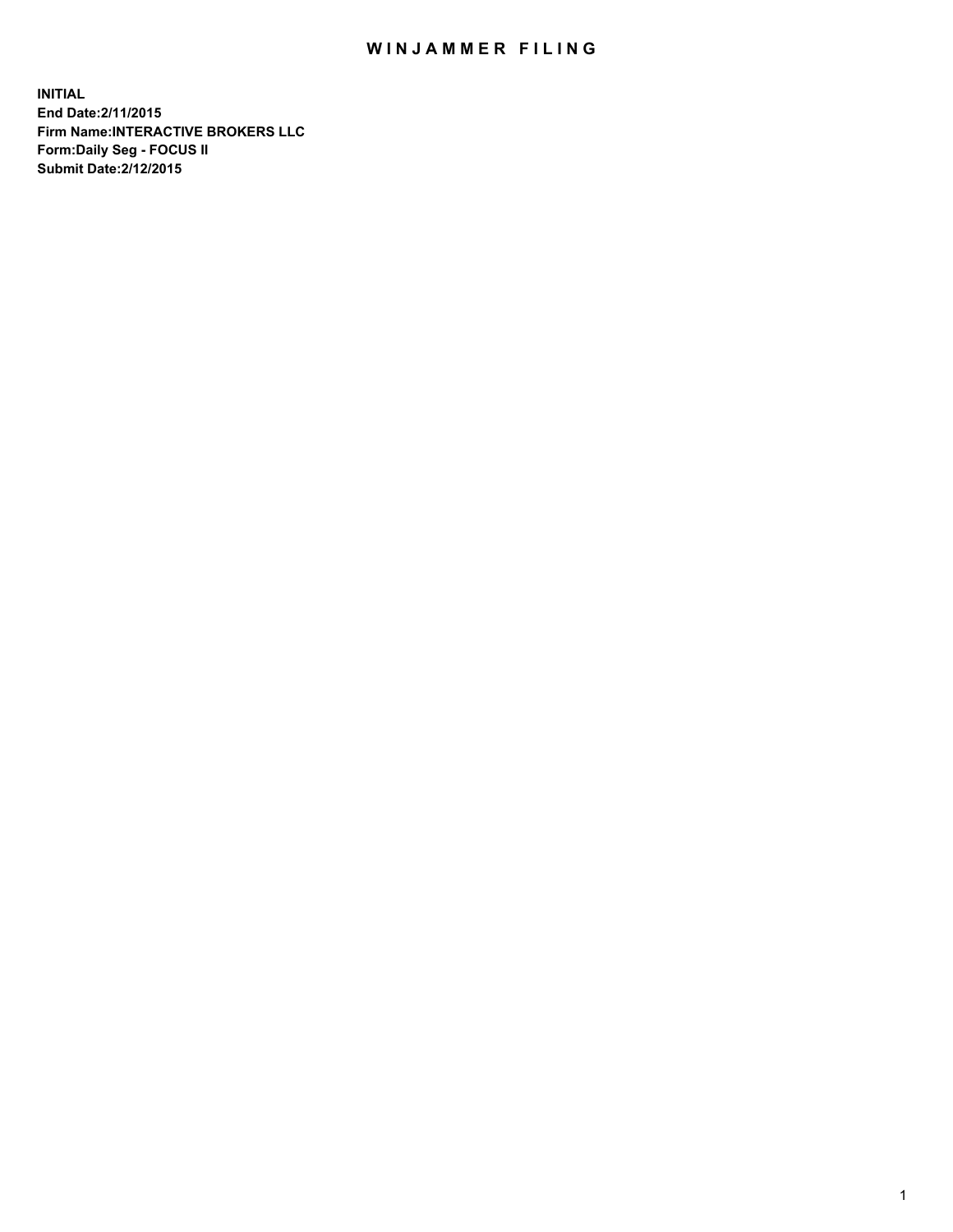# **INITIAL End Date:2/11/2015 Firm Name:INTERACTIVE BROKERS LLC Form:Daily Seg - FOCUS II Submit Date:2/12/2015 Daily Segregation - Cover Page**

| Name of Company<br><b>Contact Name</b>                                            | <b>INTERACTIVE BROKERS LLC</b><br><b>Michael Ellman</b>   |
|-----------------------------------------------------------------------------------|-----------------------------------------------------------|
| <b>Contact Phone Number</b>                                                       | 203-422-8926                                              |
| <b>Contact Email Address</b>                                                      | mellman@interactivebrokers.co<br>$\underline{\mathbf{m}}$ |
| FCM's Customer Segregated Funds Residual Interest Target (choose one):            |                                                           |
| a. Minimum dollar amount: ; or                                                    | $\overline{\mathbf{0}}$                                   |
| b. Minimum percentage of customer segregated funds required:% ; or                | 0                                                         |
| c. Dollar amount range between: and; or                                           | 155,000,000 245,000,000                                   |
| d. Percentage range of customer segregated funds required between:% and%.         | 00                                                        |
| FCM's Customer Secured Amount Funds Residual Interest Target (choose one):        |                                                           |
| a. Minimum dollar amount: ; or                                                    | $\overline{\mathbf{0}}$                                   |
| b. Minimum percentage of customer secured funds required:% ; or                   | 0                                                         |
| c. Dollar amount range between: and; or                                           | 80,000,000 120,000,000                                    |
| d. Percentage range of customer secured funds required between:% and%.            | 00                                                        |
| FCM's Cleared Swaps Customer Collateral Residual Interest Target (choose one):    |                                                           |
| a. Minimum dollar amount: ; or                                                    | $\overline{\mathbf{0}}$                                   |
| b. Minimum percentage of cleared swaps customer collateral required:% ; or        | $\overline{\mathbf{0}}$                                   |
| c. Dollar amount range between: and; or                                           | 0 <sub>0</sub>                                            |
| d. Percentage range of cleared swaps customer collateral required between:% and%. | 0 <sub>0</sub>                                            |
| Current ANC:on                                                                    | 2,372,421,125 11-FEB-2015                                 |
| <b>Broker Dealer Minimum</b>                                                      | 272,978,332                                               |
| Debit/Deficit - CustomersCurrent AmountGross Amount                               |                                                           |
| Domestic Debit/Deficit                                                            | 4,449,441                                                 |
| Foreign Debit/Deficit                                                             | 7,504,027 0                                               |
| Debit/Deficit - Non CustomersCurrent AmountGross Amount                           |                                                           |
| Domestic Debit/Deficit                                                            | 0 <sub>0</sub>                                            |
| Foreign Debit/Deficit                                                             | 0 <sub>0</sub>                                            |
| Proprietary Profit/Loss                                                           |                                                           |
| Domestic Profit/Loss                                                              | $\overline{\mathbf{0}}$                                   |
| Foreign Profit/Loss                                                               | $\underline{\mathbf{0}}$                                  |
| Proprietary Open Trade Equity                                                     |                                                           |
| Domestic OTE                                                                      | <u>0</u>                                                  |
| Foreign OTE                                                                       | <u>0</u>                                                  |
| <b>SPAN</b>                                                                       |                                                           |
| <b>Customer SPAN Calculation</b>                                                  | 1,191,537,269                                             |
| Non-Customer SPAN Calcualation                                                    | 21,304,842                                                |
| Proprietary Capital Charges                                                       | <u>0</u>                                                  |
| Minimum Dollar Amount Requirement                                                 | 20,000,000 [7465]                                         |
| Other NFA Dollar Amount Requirement                                               | 22,022,981 [7475]                                         |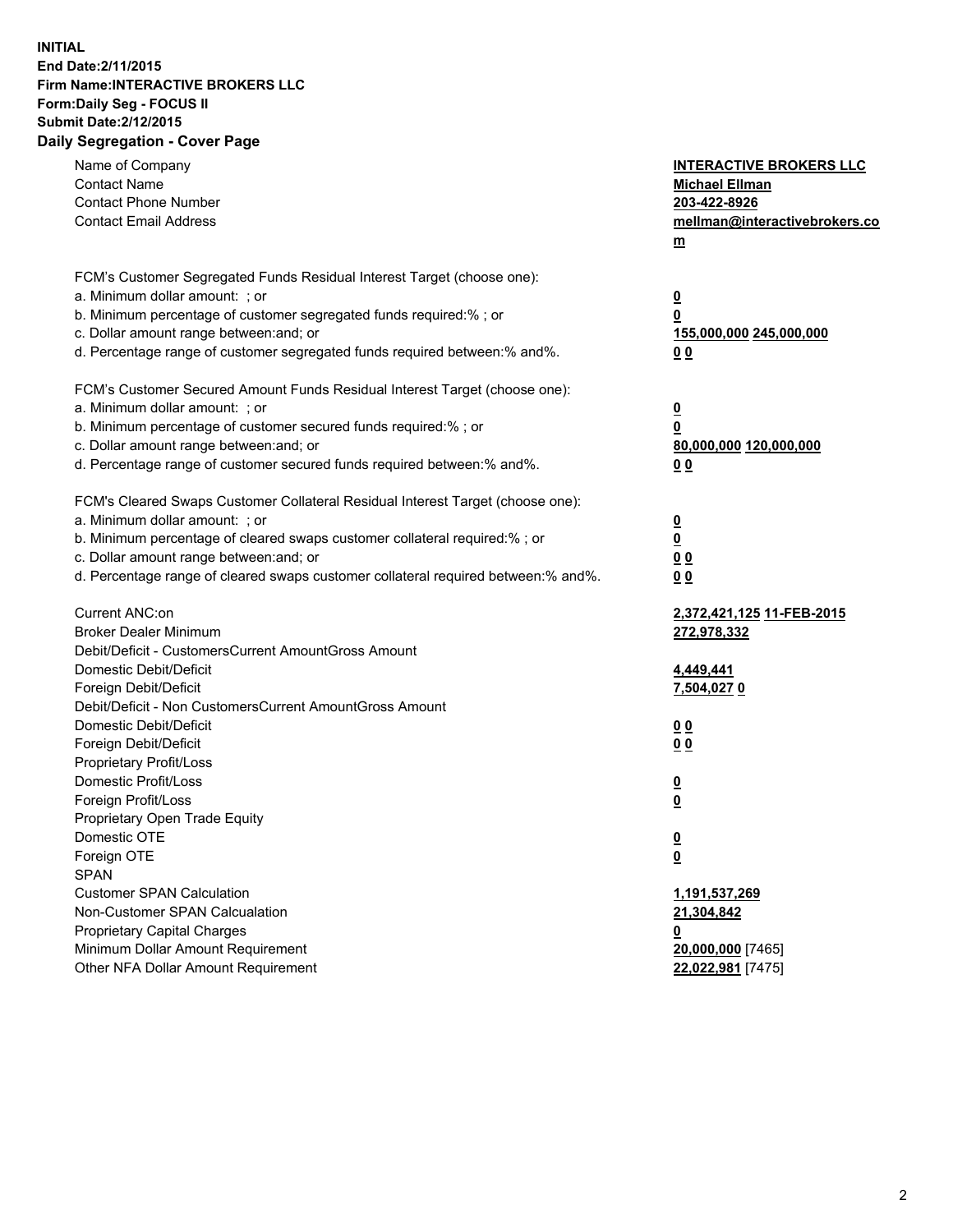### **INITIAL End Date:2/11/2015 Firm Name:INTERACTIVE BROKERS LLC Form:Daily Seg - FOCUS II Submit Date:2/12/2015 Daily Segregation - Secured Amounts**

|     | <u> Dany Ocymgyation - Occurea Announts</u>                                                 |                                   |
|-----|---------------------------------------------------------------------------------------------|-----------------------------------|
|     | Foreign Futures and Foreign Options Secured Amounts                                         |                                   |
|     | Amount required to be set aside pursuant to law, rule or regulation of a foreign            | $0$ [7305]                        |
|     | government or a rule of a self-regulatory organization authorized thereunder                |                                   |
| 1.  | Net ledger balance - Foreign Futures and Foreign Option Trading - All Customers             |                                   |
|     | A. Cash                                                                                     | 360,997,809 [7315]                |
|     | B. Securities (at market)                                                                   | $0$ [7317]                        |
| 2.  | Net unrealized profit (loss) in open futures contracts traded on a foreign board of trade   | 12,033,331 [7325]                 |
| 3.  | Exchange traded options                                                                     |                                   |
|     | a. Market value of open option contracts purchased on a foreign board of trade              | 119,198 [7335]                    |
|     | b. Market value of open contracts granted (sold) on a foreign board of trade                | -19,227 [7337]                    |
| 4.  | Net equity (deficit) (add lines 1. 2. and 3.)                                               | 373,131,111 [7345]                |
| 5.  | Account liquidating to a deficit and account with a debit balances - gross amount           | 7,504,027 [7351]                  |
|     | Less: amount offset by customer owned securities                                            | 0 [7352] 7,504,027 [7354]         |
| 6.  | Amount required to be set aside as the secured amount - Net Liquidating Equity              | 380,635,138 [7355]                |
|     | Method (add lines 4 and 5)                                                                  |                                   |
| 7.  | Greater of amount required to be set aside pursuant to foreign jurisdiction (above) or line | 380,635,138 [7360]                |
|     | 6.                                                                                          |                                   |
|     | FUNDS DEPOSITED IN SEPARATE REGULATION 30.7 ACCOUNTS                                        |                                   |
| 1.  | Cash in banks                                                                               |                                   |
|     | A. Banks located in the United States                                                       | 365,916,657 [7500]                |
|     | B. Other banks qualified under Regulation 30.7                                              | 0 [7520] 365,916,657 [7530]       |
| 2.  | <b>Securities</b>                                                                           |                                   |
|     | A. In safekeeping with banks located in the United States                                   | $0$ [7540]                        |
|     | B. In safekeeping with other banks qualified under Regulation 30.7                          | 0 [7560] 0 [7570]                 |
| 3.  | Equities with registered futures commission merchants                                       |                                   |
|     | A. Cash                                                                                     | $0$ [7580]                        |
|     | <b>B.</b> Securities                                                                        | $0$ [7590]                        |
|     | C. Unrealized gain (loss) on open futures contracts                                         | $0$ [7600]                        |
|     | D. Value of long option contracts                                                           | $0$ [7610]                        |
|     | E. Value of short option contracts                                                          | 0 [7615] 0 [7620]                 |
| 4.  | Amounts held by clearing organizations of foreign boards of trade                           |                                   |
|     | A. Cash                                                                                     | $0$ [7640]                        |
|     | <b>B.</b> Securities                                                                        | $0$ [7650]                        |
|     | C. Amount due to (from) clearing organization - daily variation                             | $0$ [7660]                        |
|     | D. Value of long option contracts                                                           | $0$ [7670]                        |
|     | E. Value of short option contracts                                                          | 0 [7675] 0 [7680]                 |
| 5.  | Amounts held by members of foreign boards of trade                                          |                                   |
|     | A. Cash                                                                                     | 110,606,161 [7700]                |
|     | <b>B.</b> Securities                                                                        | $0$ [7710]                        |
|     | C. Unrealized gain (loss) on open futures contracts                                         | 4,521,626 [7720]                  |
|     | D. Value of long option contracts                                                           | 119,195 [7730]                    |
|     | E. Value of short option contracts                                                          | -19,226 [7735] 115,227,756 [7740] |
| 6.  | Amounts with other depositories designated by a foreign board of trade                      | $0$ [7760]                        |
| 7.  | Segregated funds on hand                                                                    | $0$ [7765]                        |
| 8.  | Total funds in separate section 30.7 accounts                                               | 481,144,413 [7770]                |
| 9.  | Excess (deficiency) Set Aside for Secured Amount (subtract line 7 Secured Statement         | 100,509,275 [7380]                |
|     | Page 1 from Line 8)                                                                         |                                   |
| 10. | Management Target Amount for Excess funds in separate section 30.7 accounts                 | 80,000,000 [7780]                 |
| 11. | Excess (deficiency) funds in separate 30.7 accounts over (under) Management Target          | 20,509,275 [7785]                 |
|     |                                                                                             |                                   |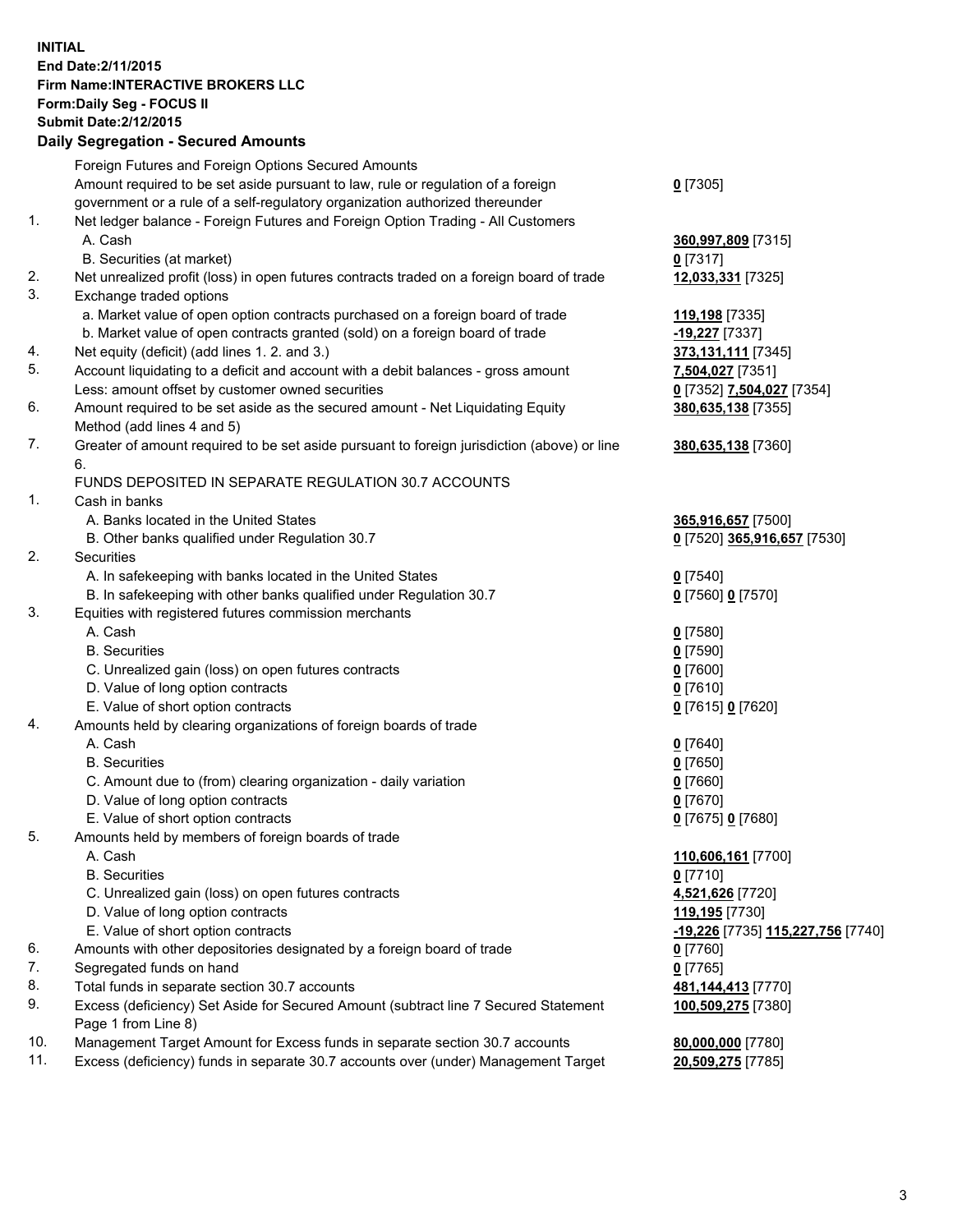**INITIAL End Date:2/11/2015 Firm Name:INTERACTIVE BROKERS LLC Form:Daily Seg - FOCUS II Submit Date:2/12/2015 Daily Segregation - Segregation Statement** SEGREGATION REQUIREMENTS(Section 4d(2) of the CEAct) 1. Net ledger balance A. Cash **2,491,824,193** [7010] B. Securities (at market) **0** [7020] 2. Net unrealized profit (loss) in open futures contracts traded on a contract market **42,416,381** [7030] 3. Exchange traded options A. Add market value of open option contracts purchased on a contract market **122,663,599** [7032] B. Deduct market value of open option contracts granted (sold) on a contract market **-202,458,262** [7033] 4. Net equity (deficit) (add lines 1, 2 and 3) **2,454,445,911** [7040] 5. Accounts liquidating to a deficit and accounts with debit balances - gross amount **4,449,441** [7045] Less: amount offset by customer securities **0** [7047] **4,449,441** [7050] 6. Amount required to be segregated (add lines 4 and 5) **2,458,895,352** [7060] FUNDS IN SEGREGATED ACCOUNTS 7. Deposited in segregated funds bank accounts A. Cash **368,288,714** [7070] B. Securities representing investments of customers' funds (at market) **1,312,672,934** [7080] C. Securities held for particular customers or option customers in lieu of cash (at market) **0** [7090] 8. Margins on deposit with derivatives clearing organizations of contract markets A. Cash **12,407,699** [7100] B. Securities representing investments of customers' funds (at market) **100,035,838** [7110] C. Securities held for particular customers or option customers in lieu of cash (at market) **0** [7120] 9. Net settlement from (to) derivatives clearing organizations of contract markets **1,799,176** [7130] 10. Exchange traded options A. Value of open long option contracts **1,546,011** [7132] B. Value of open short option contracts **-12,073,754** [7133] 11. Net equities with other FCMs A. Net liquidating equity **24,590,488** [7140] B. Securities representing investments of customers' funds (at market) **853,253,474** [7160] C. Securities held for particular customers or option customers in lieu of cash (at market) **0** [7170] 12. Segregated funds on hand **0** [7150] 13. Total amount in segregation (add lines 7 through 12) **2,662,520,580** [7180] 14. Excess (deficiency) funds in segregation (subtract line 6 from line 13) **203,625,228** [7190] 15. Management Target Amount for Excess funds in segregation **155,000,000** [7194]

16. Excess (deficiency) funds in segregation over (under) Management Target Amount Excess

**48,625,228** [7198]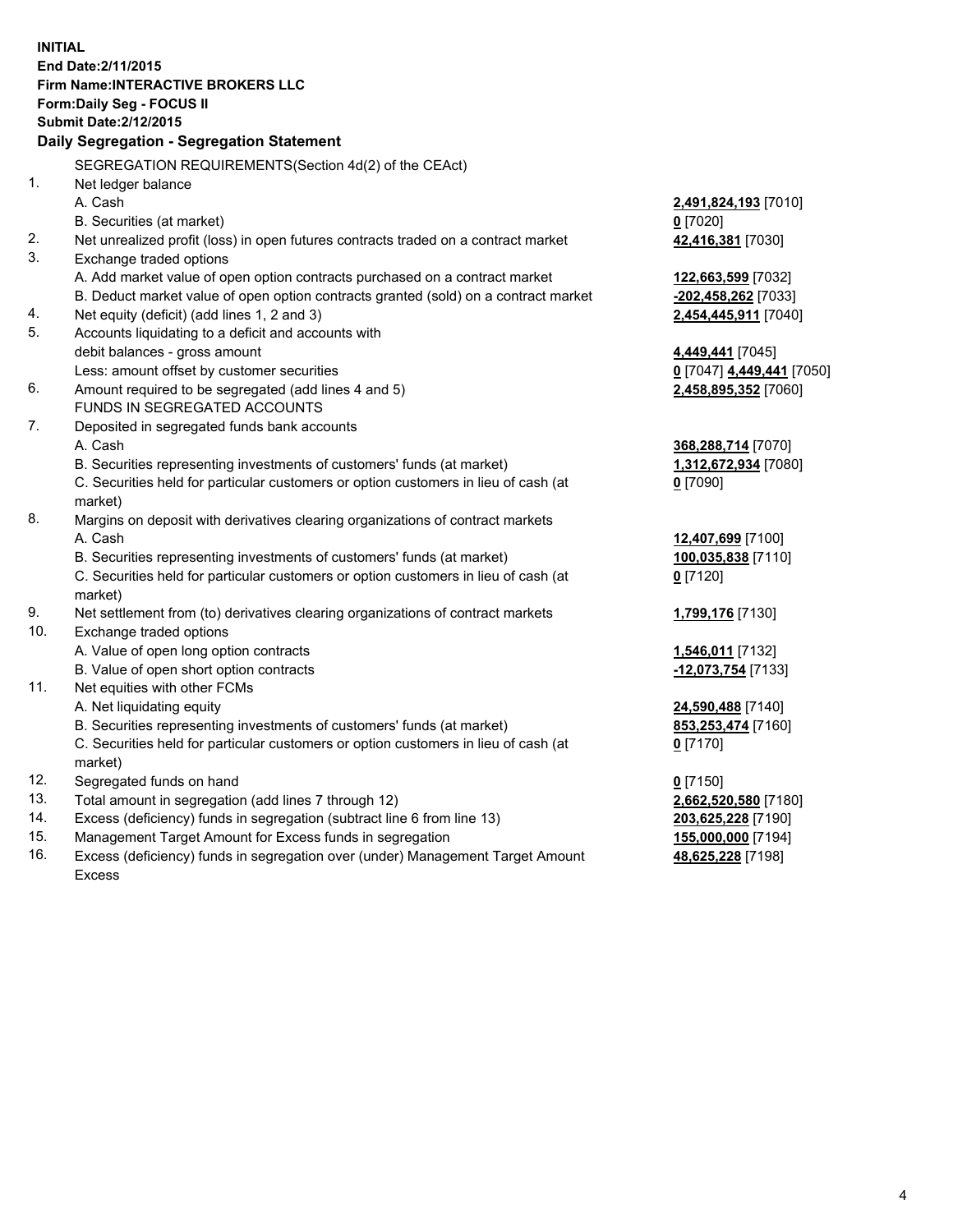## **INITIAL End Date:2/11/2015 Firm Name:INTERACTIVE BROKERS LLC Form:Daily Seg - FOCUS II Submit Date:2/12/2015 Daily Segregation - Supplemental**

| $\blacksquare$           | Total gross margin deficiencies - Segregated Funds Origin                              | 351,470 [9100] |
|--------------------------|----------------------------------------------------------------------------------------|----------------|
| $\sim$                   | Total gross margin deficiencies - Secured Funds Origin                                 | 22,156 [9101]  |
| $\blacksquare$           | Total gross margin deficiencies - Cleared Swaps Customer Collateral Funds Origin       | $0$ [9102]     |
| $\blacksquare$           | Total gross margin deficiencies - Noncustomer and Proprietary Accounts Origin          | $0$ [9103]     |
| $\blacksquare$           | Total number of accounts contributing to total gross margin deficiencies - Segregated  | $9$ [9104]     |
|                          | Funds Origin                                                                           |                |
| $\blacksquare$           | Total number of accounts contributing to total gross margin deficiencies - Secured     | $3$ [9105]     |
|                          | <b>Funds Origin</b>                                                                    |                |
| $\blacksquare$           | Total number of accounts contributing to the total gross margin deficiencies - Cleared | $0$ [9106]     |
|                          | Swaps Customer Collateral Funds Origin                                                 |                |
| $\overline{\phantom{a}}$ | Total number of accounts contributing to the total gross margin deficiencies -         | $0$ [9107]     |
|                          | Noncustomer and Proprietary Accounts Origin                                            |                |
| $\overline{\phantom{a}}$ | Upload a copy of the firm's daily margin report the FCM uses to issue margin calls     |                |
|                          | which corresponds with the reporting date.                                             |                |

02.11.2015 Commodity Margin Deficiency Report.xls